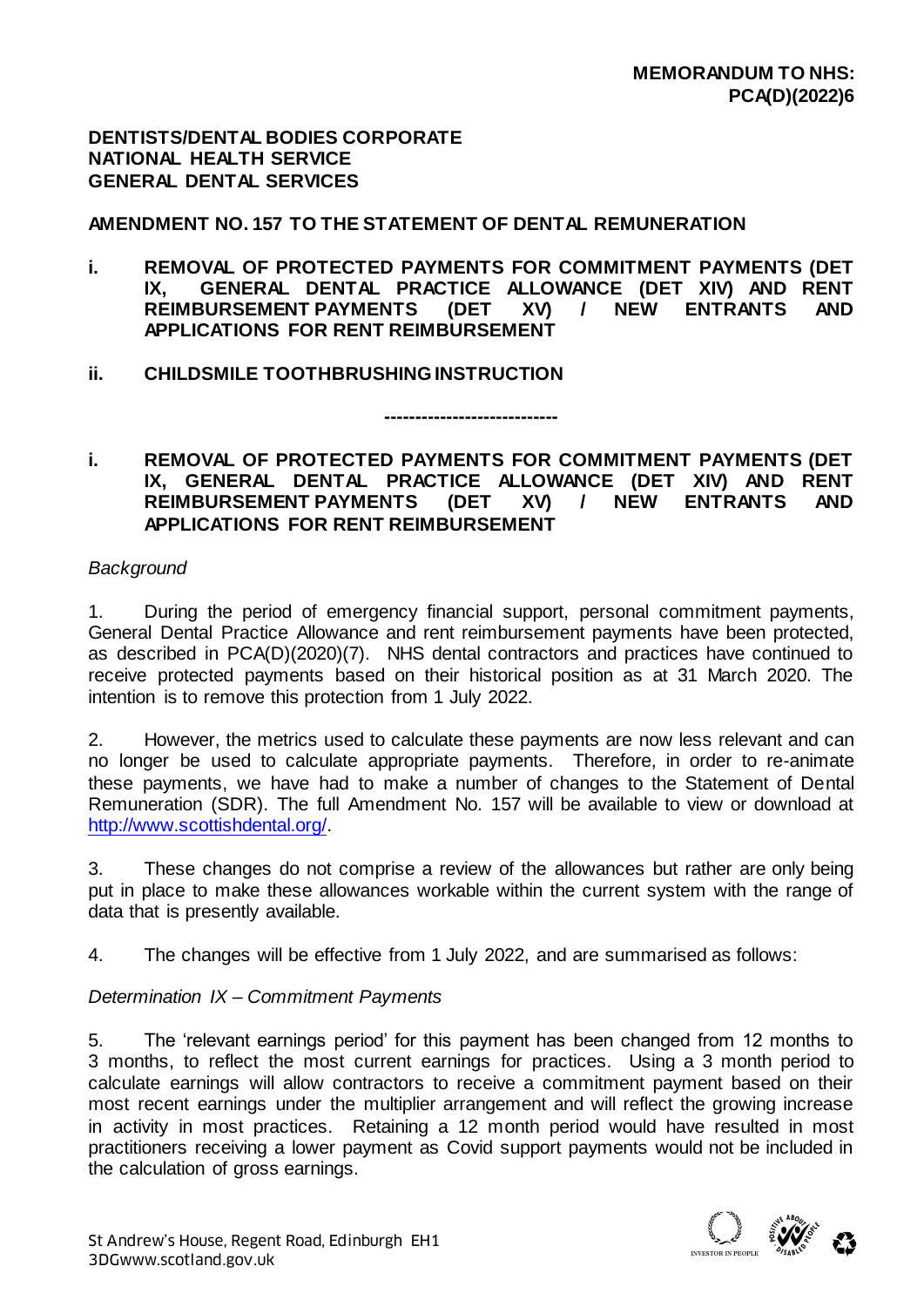6. Subsequently, the table detailing the gross earnings required for each of the 10 payment levels has been updated from an annual amount to a quarterly amount. This means that dentists must have gross NHS earnings of at least £7,013 per quarter in order to qualify for a payment.

# *Determination XIV – Practice Allowances, General Dental Practice Allowance (GDPA)*

7. Under the existing arrangements practices were entitled to a GDPA payment of: 12% ('fully' NHS committed), 9% ('partially NHS committed) or 6% (non-NHS committed) of gross earnings (as defined in Determination XIV). Practices have continued to receive a payment throughout the pandemic based on their protected NHS commitment status as at 31 March 2020.

8. If we were to re-start this allowance as it stands, many practices would receive a lower value of payment than they have been receiving up to now. Therefore, we have removed the definitions of 'fully' and 'partially committed NHS practice' for the purpose of calculating this payment. Instead, all eligible practices, including those who were not previously in receipt of this payment, will receive a payment of 12% of gross earnings (as defined in Determination XIV), up to a maximum of £22,000 per quarter.

9. In addition to this change, a new condition of eligibility is that practices must not have less than 80% of the accumulated number of NHS patient registrations across all contractors, as at 1 July 2022. For example, if there are three contractors with 6,000 NHS patients registered across the practice on 1 July 2022. In order to continue to be eligible for GDPA payments, the practice must maintain a minimum of 4,800 NHS patients, this can be distributed across the three contractors as they see fit, but cumulatively must equate to a minimum of 4,800 patients.

#### *Determination XV – Reimbursement of Practice Expenses – Rent Reimbursement*

10. Rent payments have continued to be paid to those practices who were in receipt of this payment as at 31 March 2020 but there has been no mechanism to allow new entrants throughout this period.

11. Practices that were in receipt of these payments will continue to receive them provided they continue to meet the conditions of entitlement as set out in Amendment No. 157 to the SDR. Where a practice, that was in receipt of these payments as at 31 March 2020, moves premises or requests a re-valuation, they will have to meet the same requirements as new entrants to the scheme, as described below.

12. In order to allow new entrants to the scheme we have removed the definitions of 'fully' and 'partially NHS committed'. Instead, new entrants will have to have a minimum average of 500 patients per dentist in the practice (or a minimum of 500 claims per dentist, per annum, under item 46 of Determination I for specialist orthodontic practices), and have a minimum of 60% NHS activity, as shown on a GP234 declaration.

13. Practices, that were not in receipt of these payment as at 31 March 2020, and do not yet have the relevant accounts data to prove that they have at least 60% NHS activity may still apply for rent reimbursement, as long as they meet the other conditions of entitlement. These practices will be subject to a payment verification exercise after 12 months to ensure that they have met the required level of NHS activity.